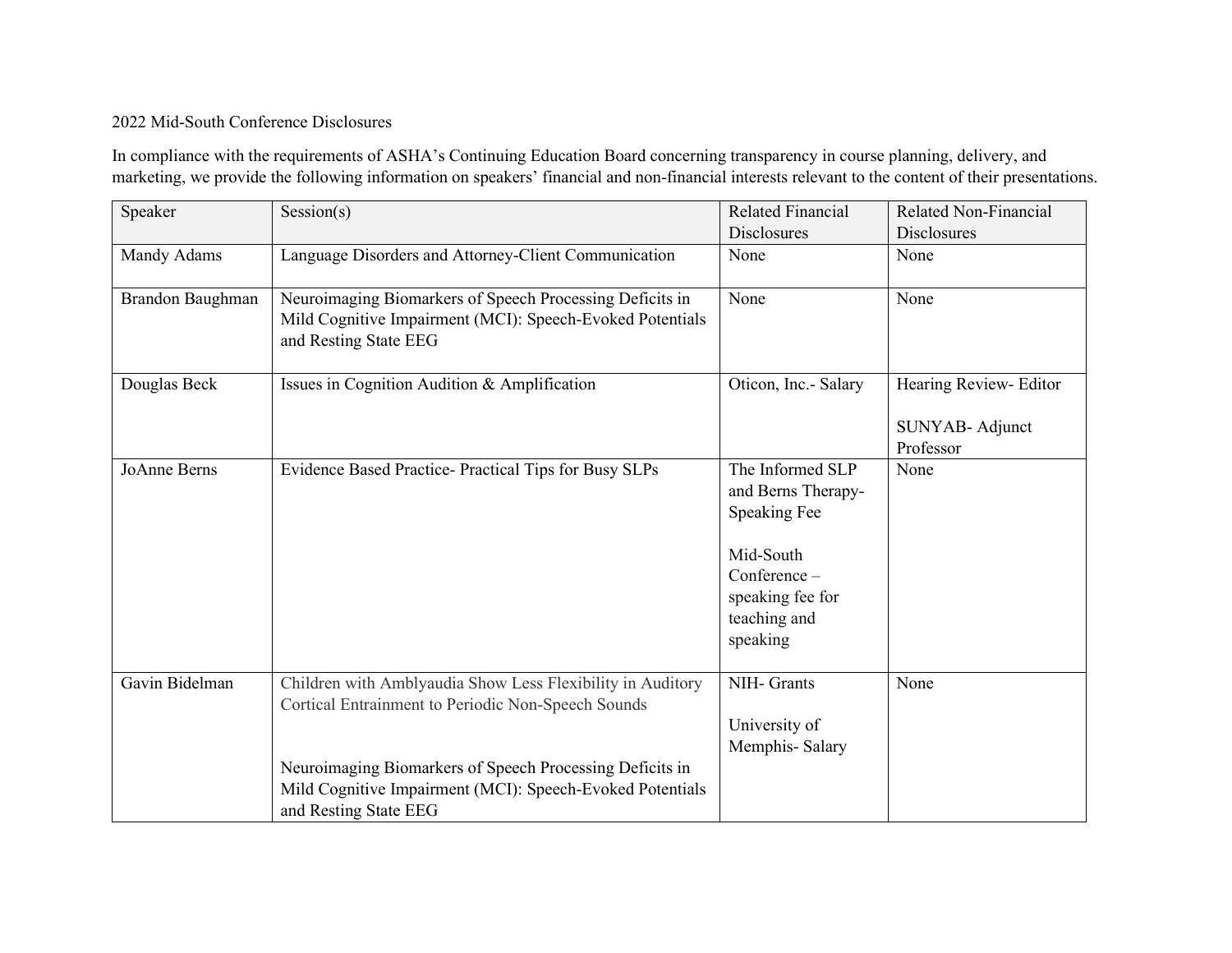| Jennifer Bidelman        | Auditory Implants: Bone Anchored Devices, Cochlear<br>Implants, Single Sided Deafness, and Access to Care        | None                                                                                                       | Le Bonheur Audiology-<br>Manager                                                                               |
|--------------------------|------------------------------------------------------------------------------------------------------------------|------------------------------------------------------------------------------------------------------------|----------------------------------------------------------------------------------------------------------------|
| Sarah Blizzard           | Speaking the Alphabet: Providing Inclusive and Informed<br>LGBTQ+ Healthcare                                     | None                                                                                                       | None                                                                                                           |
| Sara Momtaz<br>Bokharaei | Children with Amblyaudia Show Less Flexibility in Auditory<br>Cortical Entrainment to Periodic Non-Speech Sounds | University of<br>Memphis- Graduate<br>Assistantship                                                        | University of Memphis-<br>Student                                                                              |
| Henry Botzum             | Speaking the Alphabet: Providing Inclusive and Informed<br>LGBTQ+ Healthcare                                     | None                                                                                                       | None                                                                                                           |
| <b>Brianna Burks</b>     | Relationship Between Psychosocial Status and Spoken-<br>Language Characteristics in Multiple Sclerosis           | University of<br>Memphis- Graduate<br>Assistantship                                                        | University of Memphis-<br>Student                                                                              |
| Jordan Alyse Coffelt     | Auditory Implants: Bone Anchored Devices, Cochlear<br>Implants, Single Sided Deafness, and Access to Care        | University of<br>Memphis-Salary                                                                            | American Academy of<br>Audiology- Member<br>American Speech-<br>Language-Hearing<br><b>Association-</b> Member |
| Katherine Crenshaw       | Language and Cognition in Mild Alzheimer's Disease                                                               | University of<br>Memphis- Graduate<br>Assistantship                                                        | University of Memphis-<br>Student                                                                              |
| Catharine Crowley        | Culturally Responsive and Evidence-Based Evaluations:<br>SLAM Language Elicitation and Analysis                  | <b>Teachers College</b><br>Columbia University-<br>Salary<br>Mid-South<br>Conference -<br>speaking fee for | leadersproject.org-<br>Director                                                                                |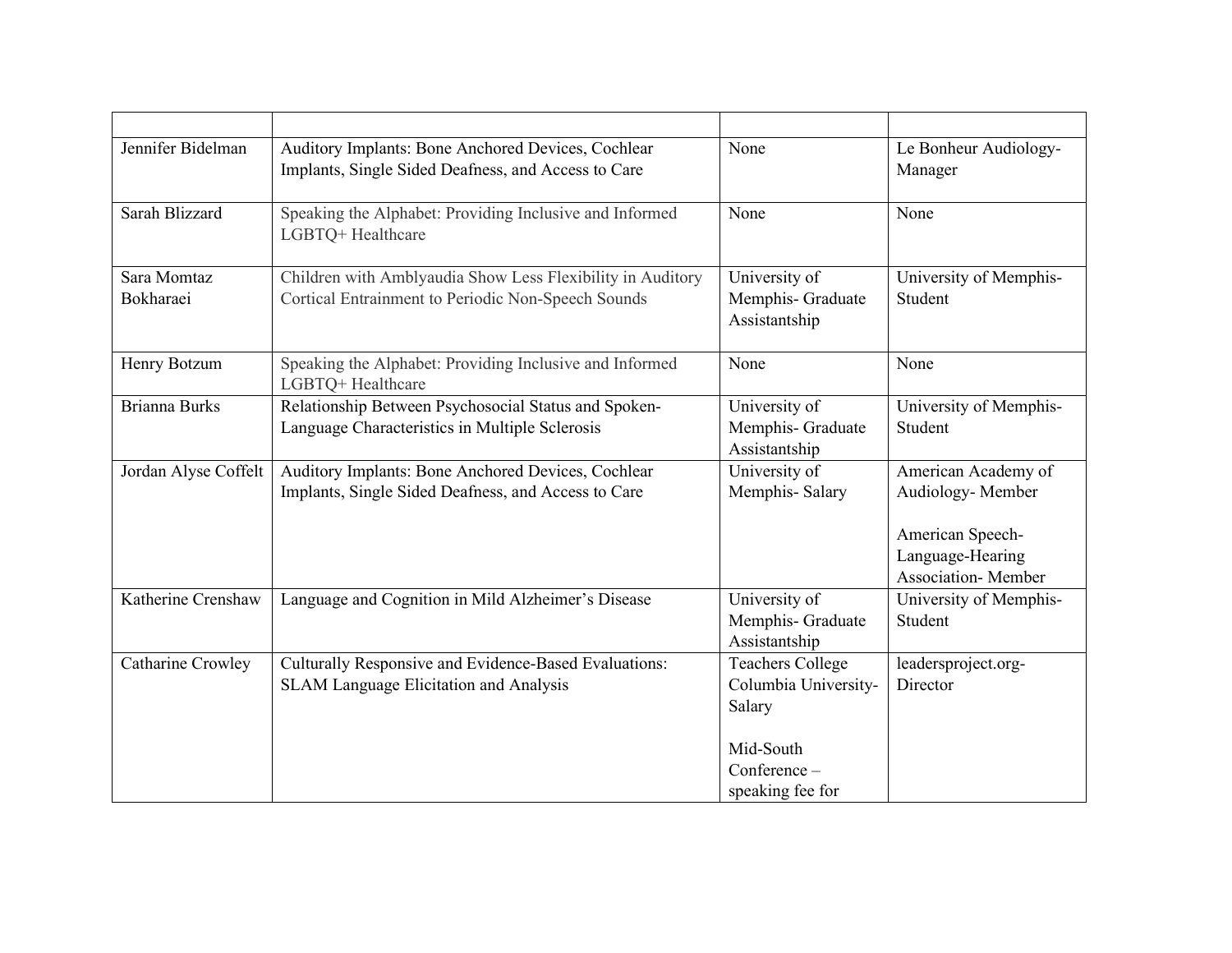|                           |                                                                                                                                                  | teaching and<br>speaking                                                  |                                                                                      |
|---------------------------|--------------------------------------------------------------------------------------------------------------------------------------------------|---------------------------------------------------------------------------|--------------------------------------------------------------------------------------|
| <b>Brian Decker</b>       | Neuroimaging Biomarkers of Speech Processing Deficits in<br>Mild Cognitive Impairment (MCI): Speech-Evoked Potentials<br>and Resting State EEG   | University of<br>Memphis- Graduate<br>Assistantship                       | University of Memphis-<br>Student                                                    |
| <b>Joy Doll</b>           | Follow the Yellow Brick Road: A Journey Toward Team<br><b>Skills</b><br>Volume to Value: Understanding the Healthcare<br>Reimbursement Ecosystem | Mid-South<br>Conference -<br>speaking fee for<br>teaching and<br>speaking | None                                                                                 |
| Lynda Feenaughty          | Relationship Between Psychosocial Status and Spoken-<br>Language Characteristics in Multiple Sclerosis                                           | University of<br>Memphis-Salary                                           | None                                                                                 |
| Miranda Fisher            | Emotion Regulation Strategies' Influence on Voice Production                                                                                     | University of<br>Memphis- Graduate<br>Assistantship                       | University of Memphis-<br>Student                                                    |
| Valarie Fleming           | COVID-19's Effect on Cognitive-Linguistic Processes                                                                                              | <b>Texas State</b><br>University-Salary                                   | <b>ASHA-</b> Committee of<br>Ambassadors and<br>Academic Affairs Board               |
| Linda Jarmulowicz         | From One Horse's Mouth: Thoughts on ASD in Clinical<br>Practice                                                                                  | University of<br>Memphis-Salary                                           | Katherine Mendez-<br>Hiring supervisor                                               |
|                           | Language Disorders and Attorney-Client Communication                                                                                             |                                                                           | University of Memphis-<br>School of Communication<br>Sciences and Disorders-<br>Dean |
| Cheryl Deconde<br>Johnson | ACCESS: Navigating our Role in Educational Audiology                                                                                             | Mid-South<br>Conference-<br>speaking fee for                              | None                                                                                 |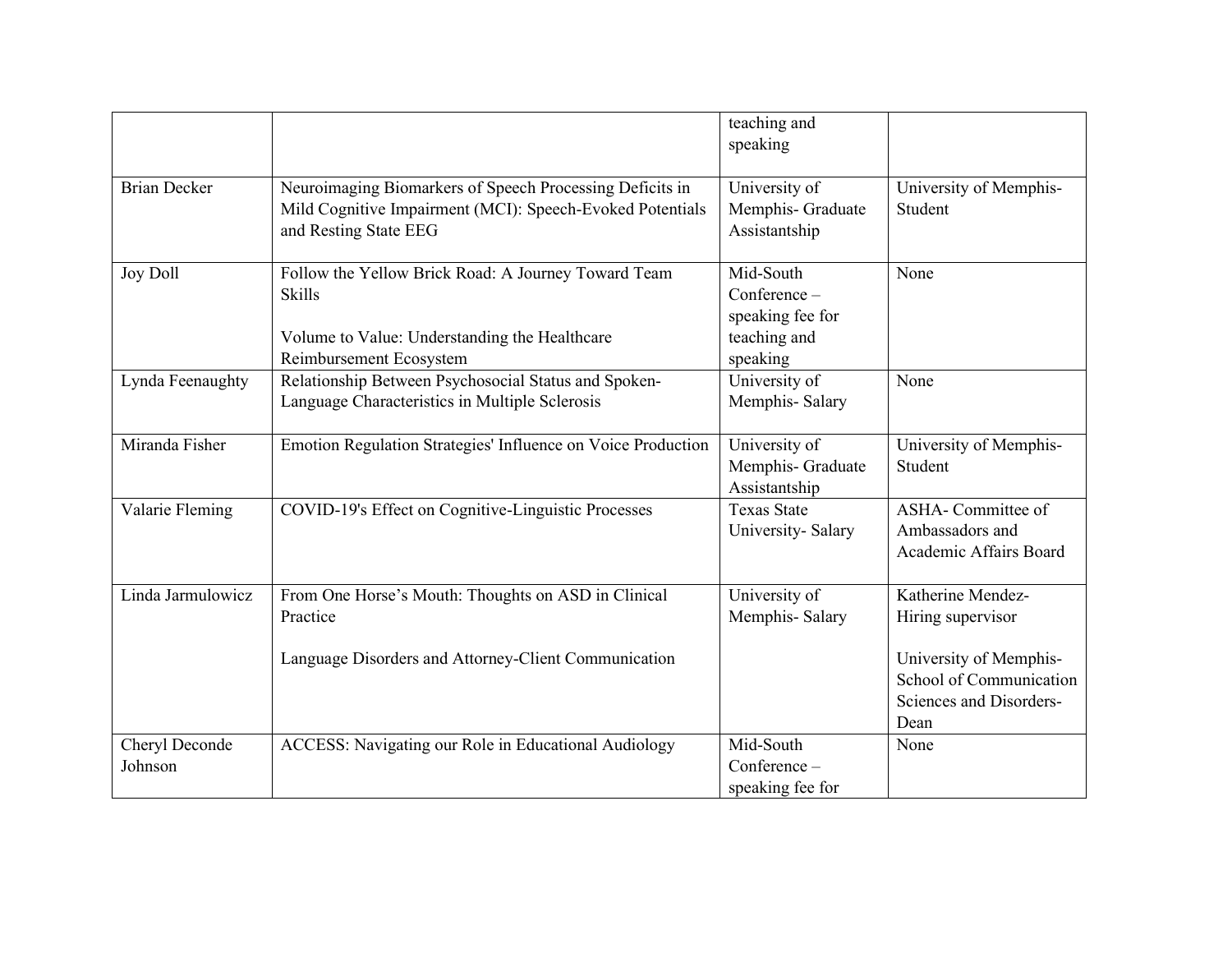|                        |                                                                                                                                                                  | teaching and<br>speaking                                                  |                                                                                      |
|------------------------|------------------------------------------------------------------------------------------------------------------------------------------------------------------|---------------------------------------------------------------------------|--------------------------------------------------------------------------------------|
| Jani Johnson           | Coaching Patients Toward Better Hearing Health                                                                                                                   | University of<br>Memphis-Salary                                           | None                                                                                 |
| Casie Keaton           | Tinnitus Management: From Theory to Reality                                                                                                                      | CEO of Thrive<br>Hearing & Tinnitus<br>Solutions                          | None                                                                                 |
| <b>Brooke Larson</b>   | Speech Perception with Face Masks in Deaf and Hard of<br>Hearing                                                                                                 | University of<br>Memphis- Graduate<br>Assistantship                       | University of Memphis-<br>Student                                                    |
| <b>Bruce MacDonald</b> | Auditory Implants: Bone Anchored Devices, Cochlear<br>Implants, Single Sided Deafness, and Access to Care                                                        | None                                                                      | Physician- University of<br><b>Tennessee Health Science</b><br>Center Otolaryngology |
| Dawn K. Martin         | Operationalizing Ototoxicity Management for VA Using a<br>Population Health Framework                                                                            | Mid-South<br>Conference -<br>speaking fee for<br>teaching and<br>speaking | Funding for grant from<br><b>VA</b>                                                  |
| Lisa Lucks Mendel      | Speech Perception with Face Masks in Deaf and Hard of<br>Hearing<br>Survey of Current Electrode Deactivation Patterns by<br><b>Cochlear Implant Audiologists</b> | University of<br>Memphis-Salary                                           | None                                                                                 |
| Katherine Mendez       | Language Disorders and Attorney-Client Communication                                                                                                             | University of<br>Memphis-Salary                                           | None                                                                                 |
| <b>Trisha Milnes</b>   | Operationalizing Ototoxicity Management for VA Using a<br>Population Health Framework                                                                            | None                                                                      | None                                                                                 |
| Deborah Moncrieff      | Children with Amblyaudia Show Less Flexibility in Auditory<br>Cortical Entrainment to Periodic Non-Speech Sounds                                                 | Audia Dichotics-<br>Intellectual property                                 | None                                                                                 |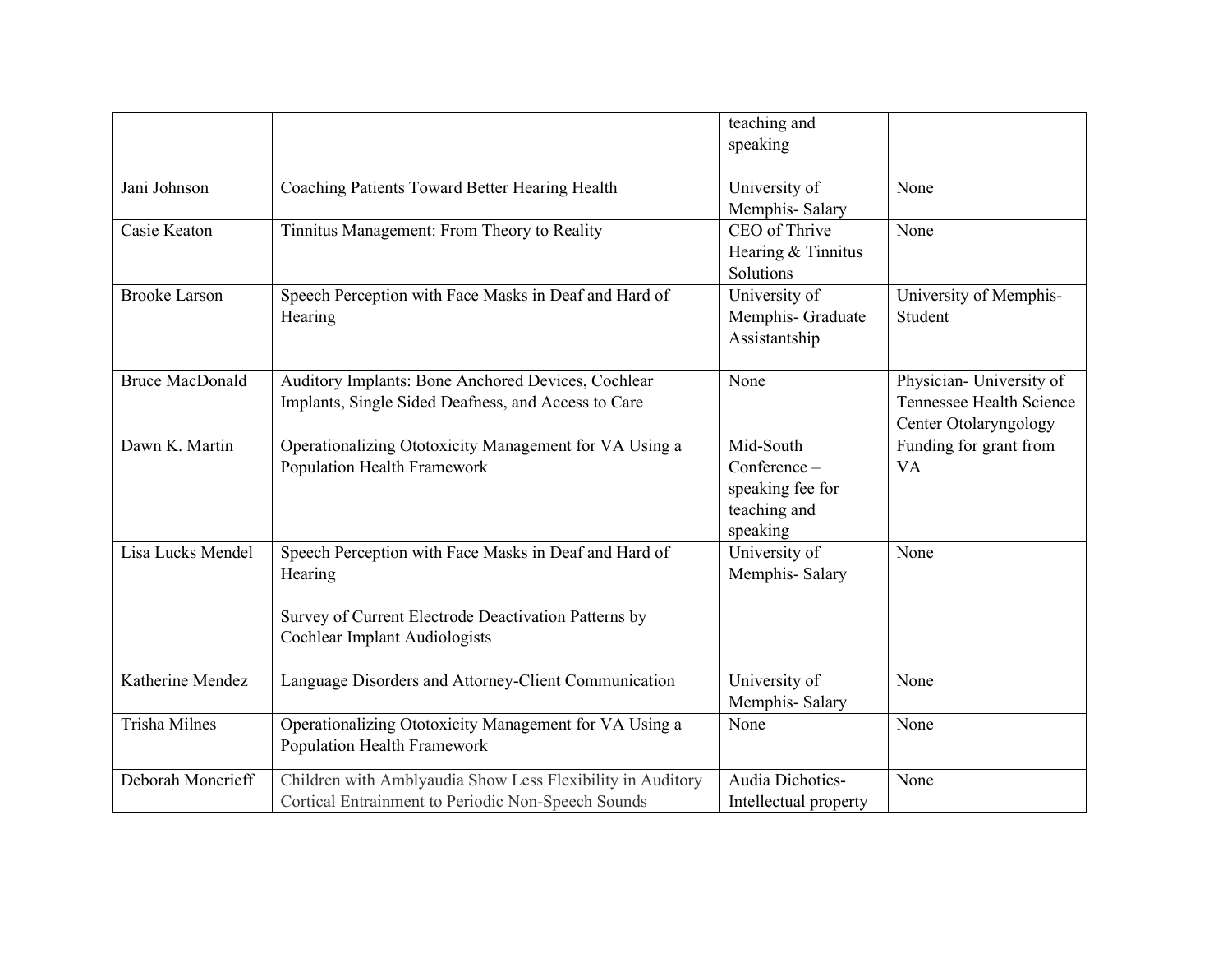|                        |                                                                                                                                                | rights and ownership<br>interest                                          |                                    |
|------------------------|------------------------------------------------------------------------------------------------------------------------------------------------|---------------------------------------------------------------------------|------------------------------------|
|                        |                                                                                                                                                | University of<br>Memphis-Salary                                           |                                    |
| H. Gustav Mueller      | Hearing Aid Verification: Rationale and Clinical Tips                                                                                          | Mid-South<br>Conference -<br>speaking fee for<br>teaching and<br>speaking | None                               |
| Amy Nabors             | Margarine for the Voice- Why are we still doing that?                                                                                          | University of<br>Memphis-Salary                                           | None                               |
| D. Kimbrough Oller     | Role of Sex in Rate of Infant Vocalization and Canonical<br>Babbling                                                                           | University of<br>Memphis-Salary                                           | None                               |
| Janine Peca            | From One Horse's Mouth: Thoughts on ASD in Clinical<br>Practice<br>Role of Sex in Rate of Infant Vocalization and Canonical<br>Babbling        | University of<br>Memphis- Graduate<br>Assistantship                       | University of Memphis-<br>Student  |
| Monique Pousson        | Speech Perception with Face Masks in Deaf and Hard of<br>Hearing                                                                               | University of<br>Memphis-Salary                                           | University of Memphis-<br>Employee |
| Caitlin Price          | Neuroimaging Biomarkers of Speech Processing Deficits in<br>Mild Cognitive Impairment (MCI): Speech-Evoked Potentials<br>and Resting State EEG | None                                                                      | None                               |
| Meredith Ray           | Children with Amblyaudia Show Less Flexibility in Auditory<br>Cortical Entrainment to Periodic Non-Speech Sounds                               | University of<br>Memphis-Salary                                           | None                               |
| <b>Richard Roberts</b> | Vestibular Migraine and Effects of Lifestyle Modifications                                                                                     | National Center for<br>Advancing                                          | None                               |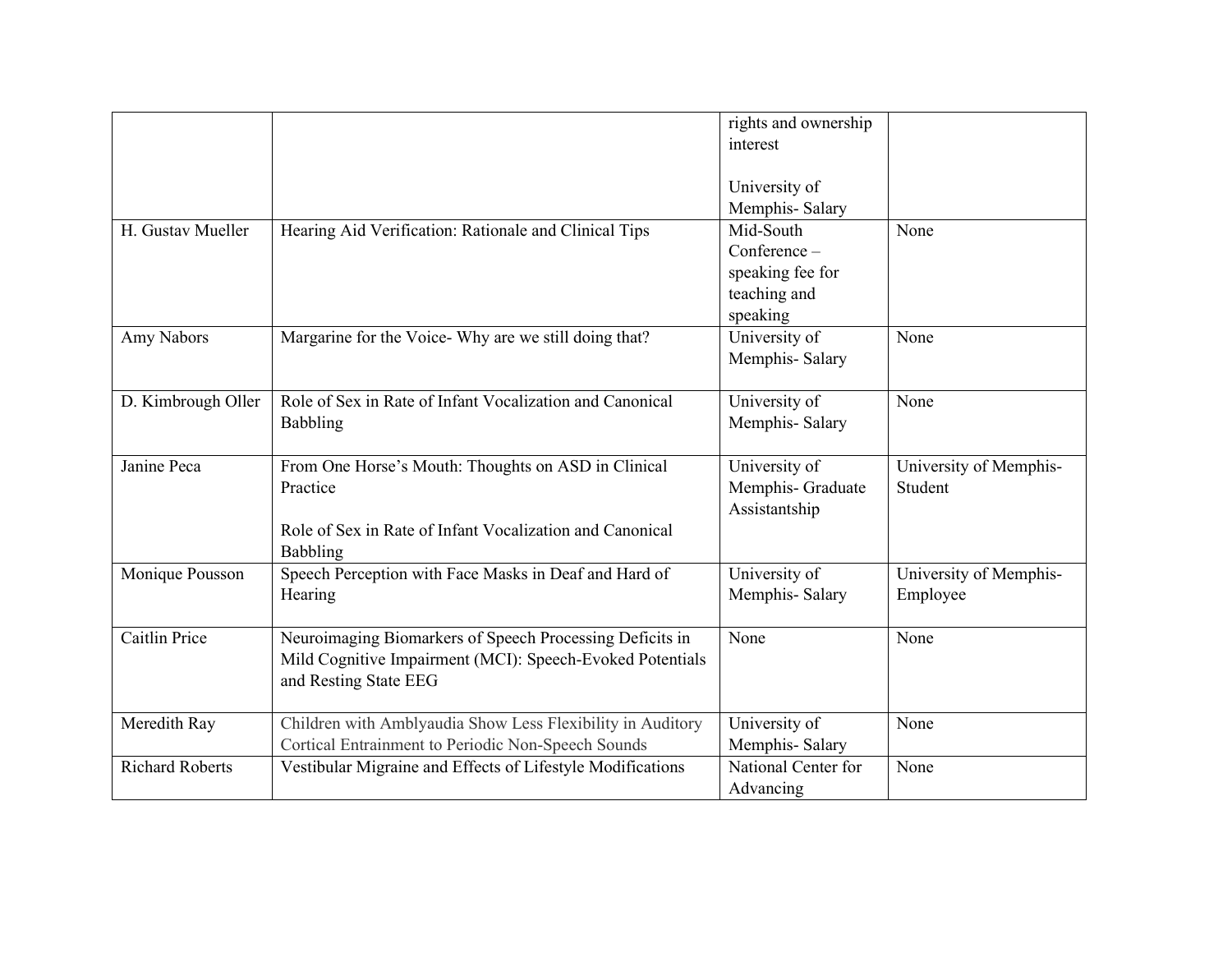|                          |                                                                                                                                                | Translational<br>Sciences- Grants                                            |                                                            |
|--------------------------|------------------------------------------------------------------------------------------------------------------------------------------------|------------------------------------------------------------------------------|------------------------------------------------------------|
| Tommie Robinson          | Getting Started in the Professions: It's like a Netflix Streaming<br>Service                                                                   | Mid-South<br>Conference -<br>honoraria fund for<br>independent<br>contractor | None                                                       |
| Kara Sander              | Survey of Current Electrode Deactivation Patterns by<br>Cochlear Implant Audiologists                                                          | University of<br>Memphis- Graduate<br>Assistantship                          | University of Memphis-<br>Student                          |
| Maddie Server            | Neuroimaging Biomarkers of Speech Processing Deficits in<br>Mild Cognitive Impairment (MCI): Speech-Evoked Potentials<br>and Resting State EEG | University of<br>Memphis- Graduate<br>Assistantship                          | University of Memphis-<br>Student                          |
| Bhanu Shukla             | Speech Perception with Face Masks in Deaf and Hard of<br>Hearing                                                                               | University of<br>Memphis- Graduate<br>Assistantship                          | University of Memphis-<br>Student                          |
| Christine Sledge         | Neuroimaging Biomarkers of Speech Processing Deficits in<br>Mild Cognitive Impairment (MCI): Speech-Evoked Potentials<br>and Resting State EEG | University of<br>Memphis- Graduate<br>Assistantship                          | University of Memphis-<br>Student                          |
| Jennifer Taylor          | Coaching Patients Toward Better Hearing Health                                                                                                 | University of<br>Memphis-Salary                                              | University of Memphis-<br><b>NSSLHA Faculty</b><br>Advisor |
| Miriam van<br>Mersbergen | Emotion Regulation Strategies' Influence on Voice Production                                                                                   | University of<br>Memphis-Salary                                              | None                                                       |
| Sarah Wallace            | Using AAC to Support People with Aphasia                                                                                                       | NIH NIDCD, Miami<br>University Office of<br>Advancement of<br>Research and   | <b>ASHA CRISP Committee</b><br>Member                      |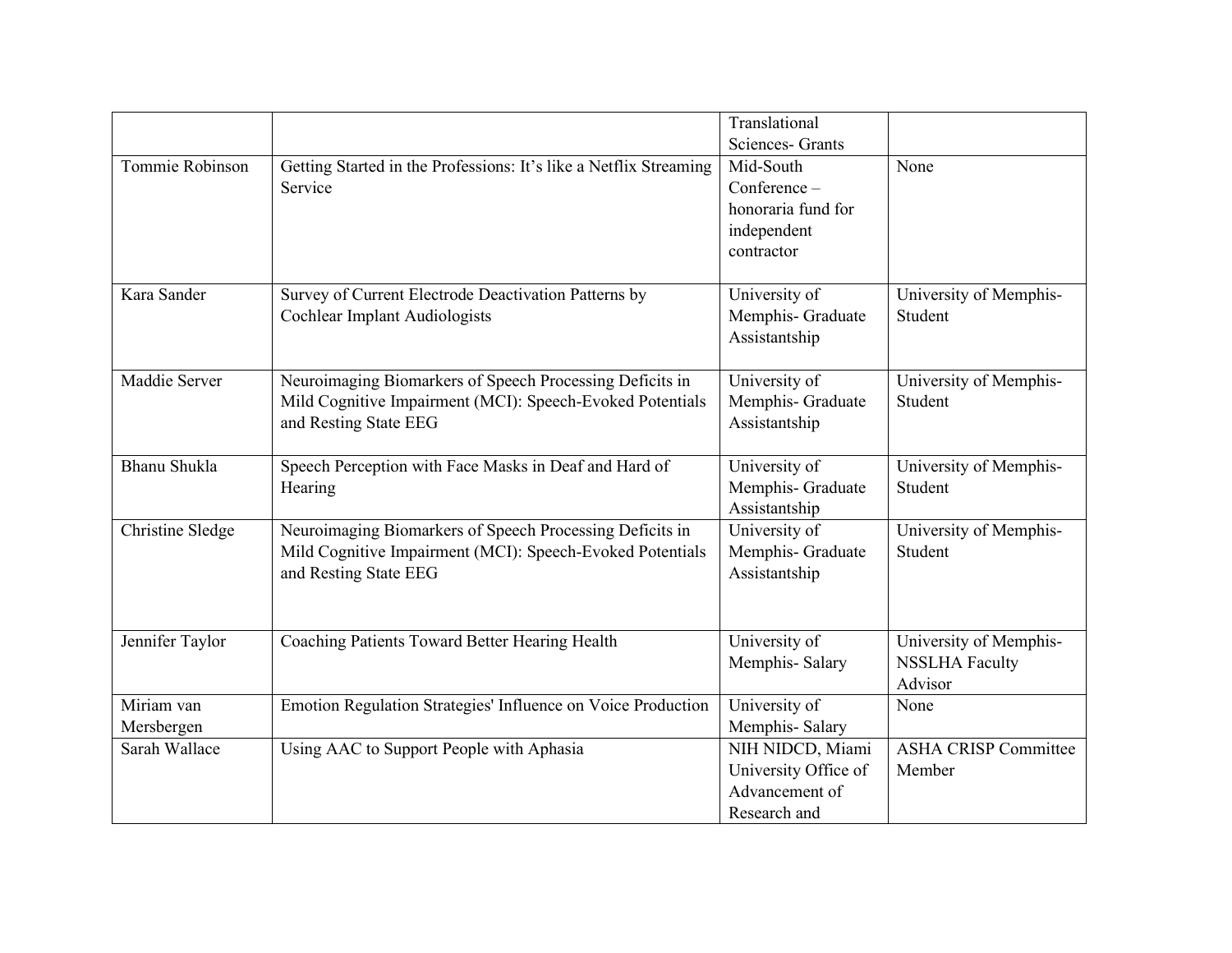|            |                                                                                    | Scholarship, &<br>Duquesne University<br><b>Faculty Development</b><br>Fund- Grants<br>University of<br>Pittsburgh-Salary                                                                                                                                                                          | Aphasia Access-Board<br>Member<br>ANCDS-Newsletter Co-<br>Editor |
|------------|------------------------------------------------------------------------------------|----------------------------------------------------------------------------------------------------------------------------------------------------------------------------------------------------------------------------------------------------------------------------------------------------|------------------------------------------------------------------|
|            |                                                                                    | Mid-South<br>Conference -<br>speaking fee for<br>teaching and<br>speaking                                                                                                                                                                                                                          |                                                                  |
| Sarah Ward | Cutting Edge Strategies to Develop Independent Executive<br><b>Function Skills</b> | Sarah Ward, M.S.,<br>CCC/SLP-Hold<br>Patent on Equipment<br>and Intellectual<br><b>Property Rights</b><br>Cognitive<br>Connections, LLP-<br>Hold Patent on<br>Equipment and<br><b>Intellectual Property</b><br>Rights<br>Mid-South<br>Conference -<br>speaking fee for<br>teaching and<br>speaking | ASHA-Member                                                      |